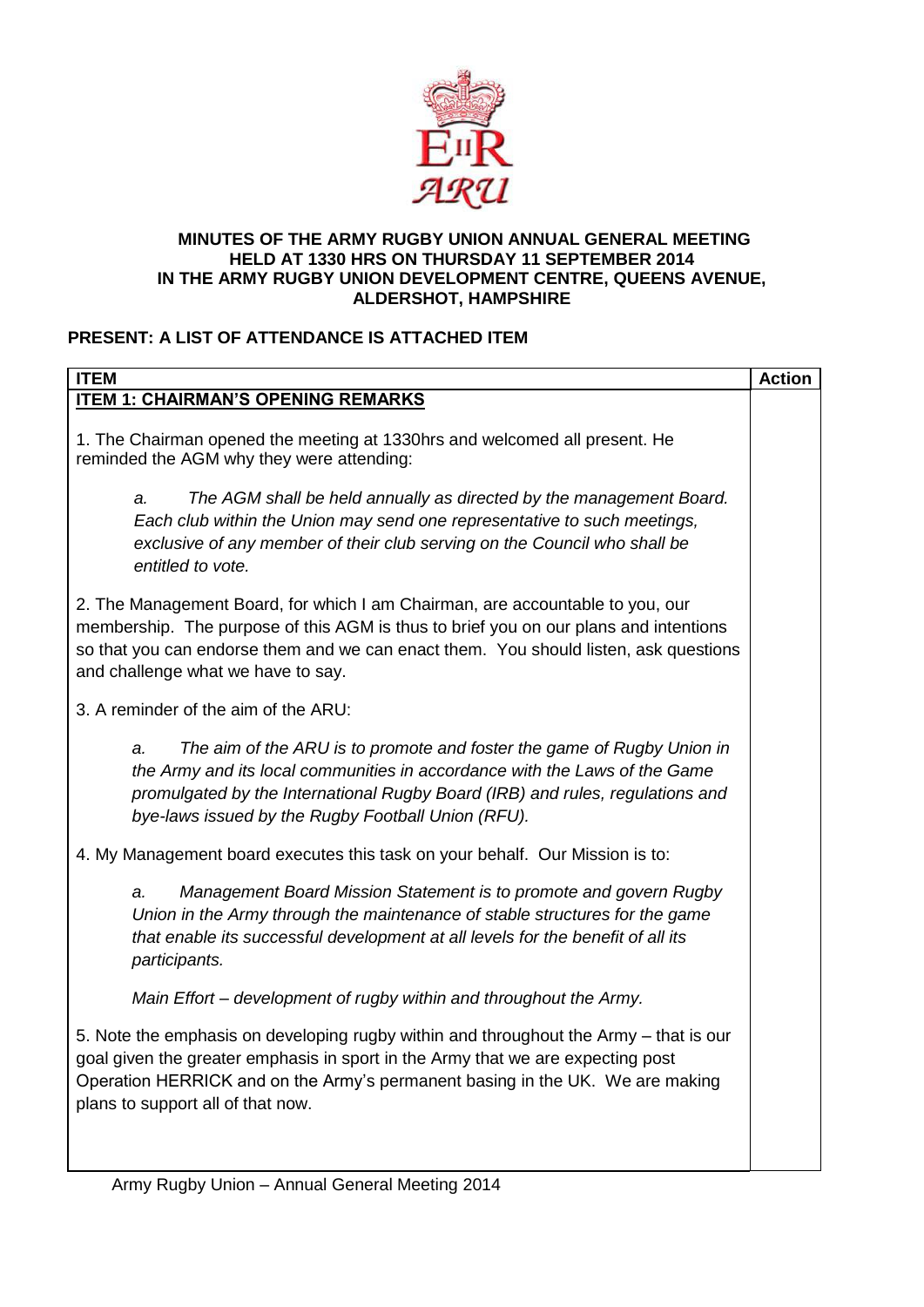6. This year the Union has gone from strength to strength, as well as a record crowd of some 78,000 at Twickenham, who indeed are confident that Army v Navy will sell out in the next two years; we now have more community teams playing regular rugby; the ARU Premiership and Championship has 80 teams committed to playing regular rugby in regional leagues this year, an increase from 52 last year. The league structure very much resembles that of any county CB league structure and much credit goes to Lt Col James Cook for pushing this forward with drive and enthusiasm.

7. Financially we are well off, you will receive a detailed report from Lt Col (Retd) Richard Ward our NED of Finance shortly, however key figures include a record income of over £600K between the two unions from Army v Navy revenue and a steady annual sponsorship income of £341K, including the Babcock Army v Navy sponsorship; without these two vital components we would not be able to operate in the position we do. This year's accounts are about to be audited and we will issue the findings via the website once we receive the report.

8. Our representative teams have been as successful as ever; another clean sweep at Twickenham in all three games and with the U23s winning the relevant U23 Championship for a second successive year it's clear to see our elite fifteens set up is working well. Our aim has been to ensure we sustain this success, a solid coaching set up provided by the many courses run by our hard working RDO Taff Bamsey is starting to show benefits, that linked with a newly appointed Chair of Coaching, Richard Garrett, is putting in place the foundations for the selection and training our future representative teams and the necessary coaching staff.

9. The building we are now sat in was put in the ground some 18 months ago and is continuing to facilitate record ticket sales to be sold from the office for the Army v Navy match, the shop you'll be pleased to know continues to make a regular strong profit, sales alone at the Army v Navy match were over £40K in only 6 hours and the video suite is used by all representative teams. Taff Bamsey our RDO has held many coaching courses and numerous CPD modules here throughout the year; the RFU have also run several rugby first aid courses.

10. On the community side of the game the season has started exceptionally well, Jason Gunning, Director of Community Rugby, whom you will hear from later with his cohorts of James Cook running the Premiership and Championship and Paul Stannett overseeing the Corps competition have started the season strongly, 20 teams contested the second community tens at Newbury RFC a few weeks ago and the Corps festival unearthed some considerable new talent for the relevant representative coaching staff. Samurai are into the second year of their clothing and kit contract and I urge Commanding Officers and rugby officers to utilize the company and make the contract work.

11. An update on the pending International Defence Rugby Competition that is due to be run in the United Kingdom in October 2015 to take forward the event that the Army team won in Auckland in 2011. The three services have met with the CEO of the England RWC 2015 company, Debbie Jevens who is charged by the iRB to run the World Cup. The meeting was very positive and the committee see the services as an integral part of the complete event. Letters of invitation to nine countries have now been signed by CGS and we await responses from them, the competition however will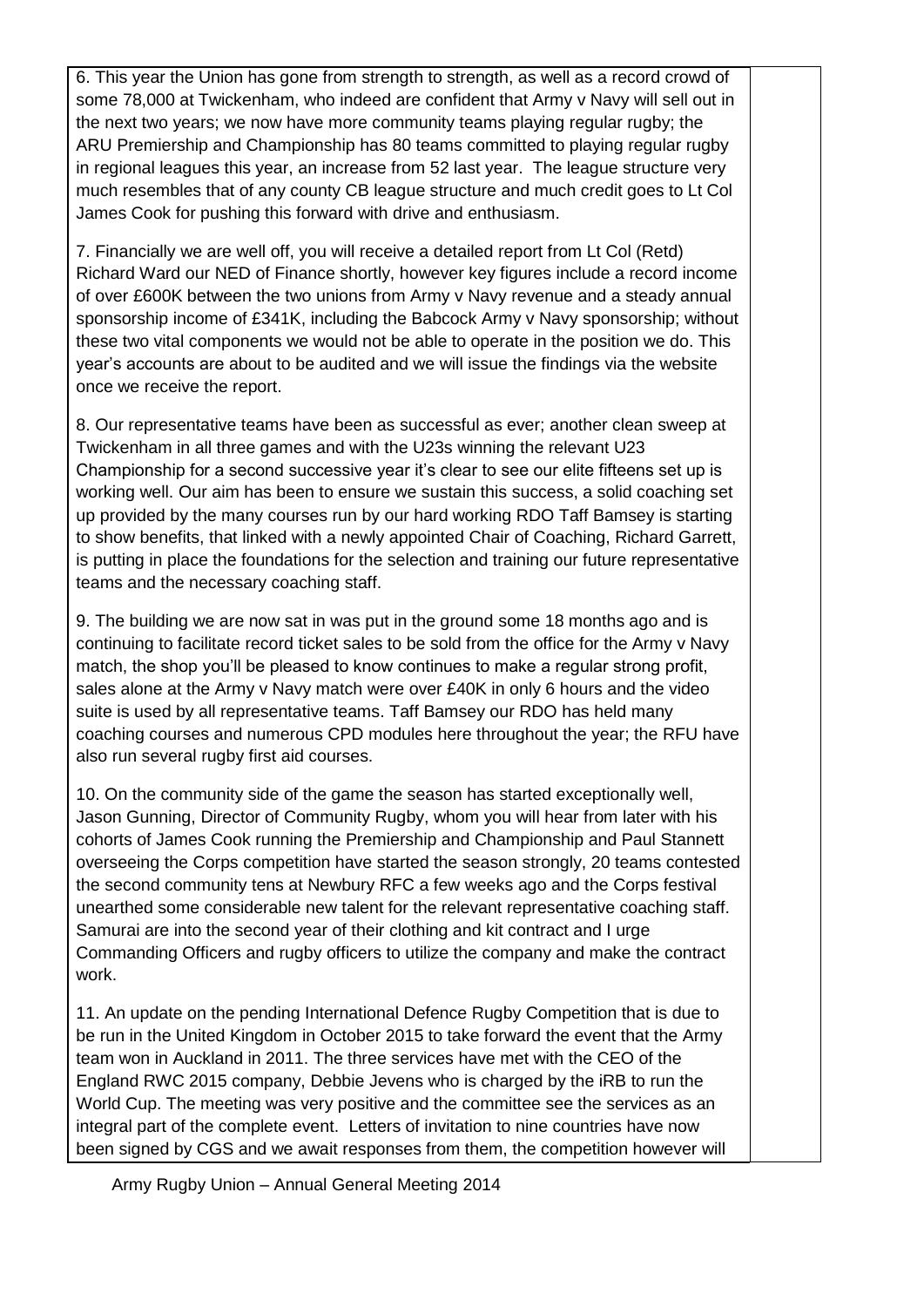take a three league format, four teams initially hosted by single-service run competitions in Aldershot, Portsmouth and RAF Halton, followed by semi-finals and the final in London and aligned with prime RWC 2015 fixtures. We will keep you updated via the web.

12. Finally the RFU are pushing on with their RWC 2015 legacy programme. Every CB, including the three Services, are expected to 'get people back into rugby', and Chris Fowke has attended several iRB legacy meetings that are engaging in incentives to bring back past and indeed new players into the rugby environment either as a player, coach, match official or administrator and will be distributing more information to clubs in the coming months.

The Chairman then invited Lt Col (Retd) Richard Ward, the ARU NED of Finance to brief the meeting.

# **ITEM 2: NED OF FINANCE BRIEF TO THE MEETING**

13. Lt Col (Retd) Richard Ward, the ARU NED of Finance briefed the meeting. I wish to give you an overview of specific Income and Expenditure in key areas. Please ask questions as necessary.

#### 14. Income

| <b>Detail</b>                                                          | <b>Audited Accounts</b><br>as at 31 Aug 13 | 2014/15<br><b>Estimate</b> |
|------------------------------------------------------------------------|--------------------------------------------|----------------------------|
| <b>Voluntary Income</b><br>(Sponsorship/Grants/Affiliation Fees etc)   | £ 293,929                                  | £304,000                   |
| Other Income<br>(Bank Interest, Investments etc)                       | £41,869                                    | £15,700                    |
| Income from Charitable Activities<br>(Inter-Services, Shop Profit etc) | £679,472                                   | £ 635,000                  |
| <b>Total Income</b>                                                    | £1,015,270                                 | £954,700                   |

### 15. Expenditure

| <b>Detail</b>                                                     | <b>Audited Accounts as</b><br>at 31 Aug 13 | 2014/15<br><b>Estimate</b> |
|-------------------------------------------------------------------|--------------------------------------------|----------------------------|
| Governance/Cost of Charitable Activities<br>(e.g. Inter-Services) | £449,732                                   | £422,500                   |
| <b>Grants/Donations/Team Budgets</b>                              | £575,516                                   | £473,960                   |
| <b>Total Expenditure</b>                                          | £1,025,248                                 | £896,460                   |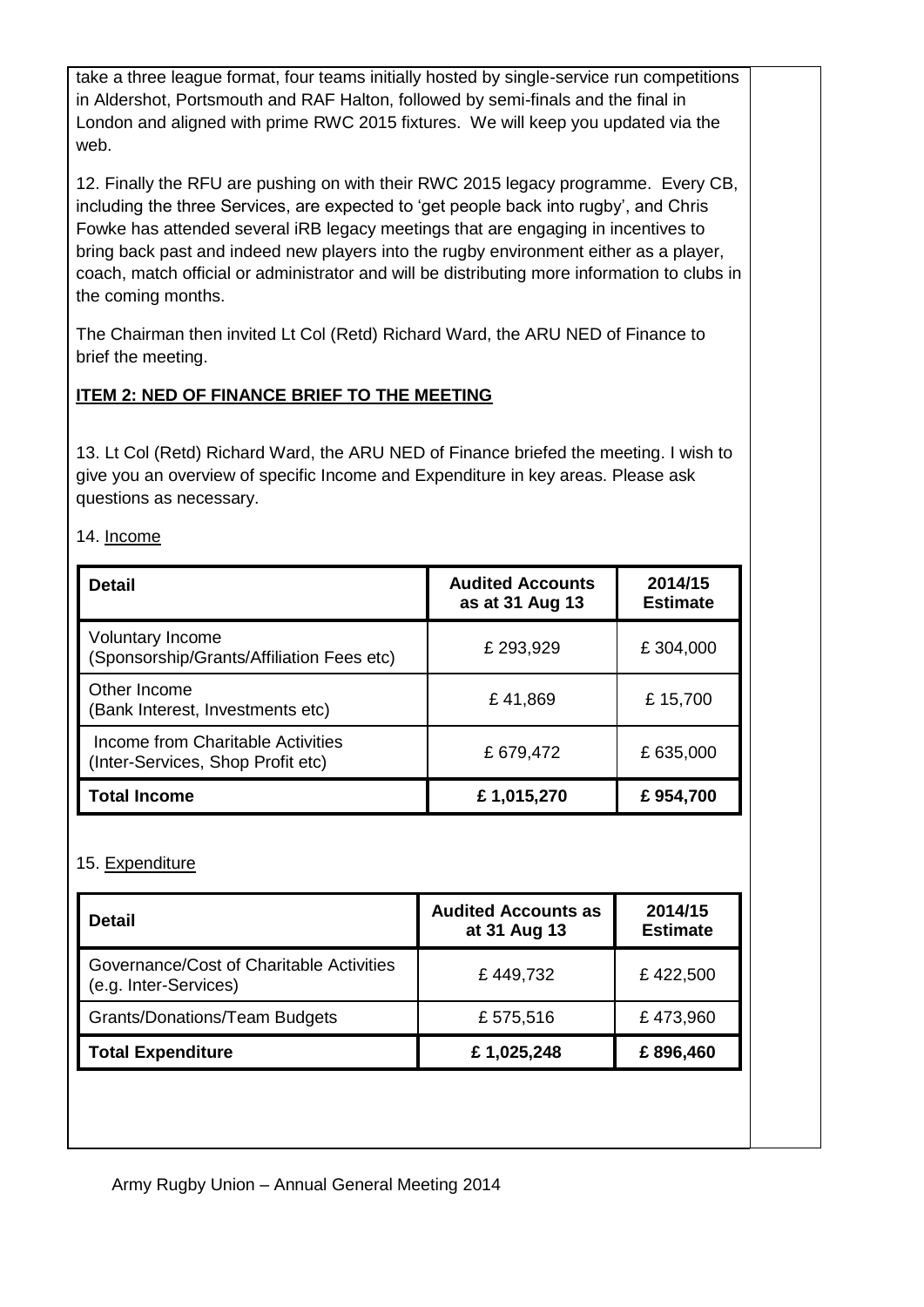16. Notes:

Net Operating Loss of £ 9,978 as at 31 Aug 13 but included £ 37,500 cost towards build of ARU Dev Centre

Accounts for 13/14 will be audited on 26 Sep 14 – report available to MB by the middle of Oct 14

#### 17. Expenditure - Representative Teams

| <b>Detail</b>                           | <b>Audited Accounts as at 31</b><br>Aug 13 | 2014/15<br><b>Forecast</b> |
|-----------------------------------------|--------------------------------------------|----------------------------|
| Senior XV                               | £169,932                                   | £<br>120,000               |
| A Team                                  | £13,976                                    | £8,760                     |
| Academy                                 | £ 24,372                                   | £ 24,400                   |
| Women                                   | £ 24,734                                   | £ 23,800                   |
| Sevens                                  | £33,113                                    | £47,200                    |
| <b>Masters</b>                          | £70,397                                    | £14,800                    |
| <b>Total</b><br><b>Spend/Allocation</b> | £336,524                                   | £<br>238,960               |

18. Notes:

Masters funding in 2013 included World Masters Games Tour

#### 19. Expenditure – Community Rugby

| <b>Detail</b>      | <b>Audited Accounts as at 31 Oct 13</b> | <b>2014/15 Forecast</b> |
|--------------------|-----------------------------------------|-------------------------|
| Premiership        | £ 24,800                                | £49,000                 |
| Championship       | £26,303                                 | £ 29,000                |
| Community          | £17,916                                 | £64,350                 |
| Corps              | £5,626                                  | £ 25,400                |
| <b>Total Spend</b> | £74,645                                 | £167,750                |

20.Notes:

Increase in funding reflects record amount of teams participating in community rugby and new competition structures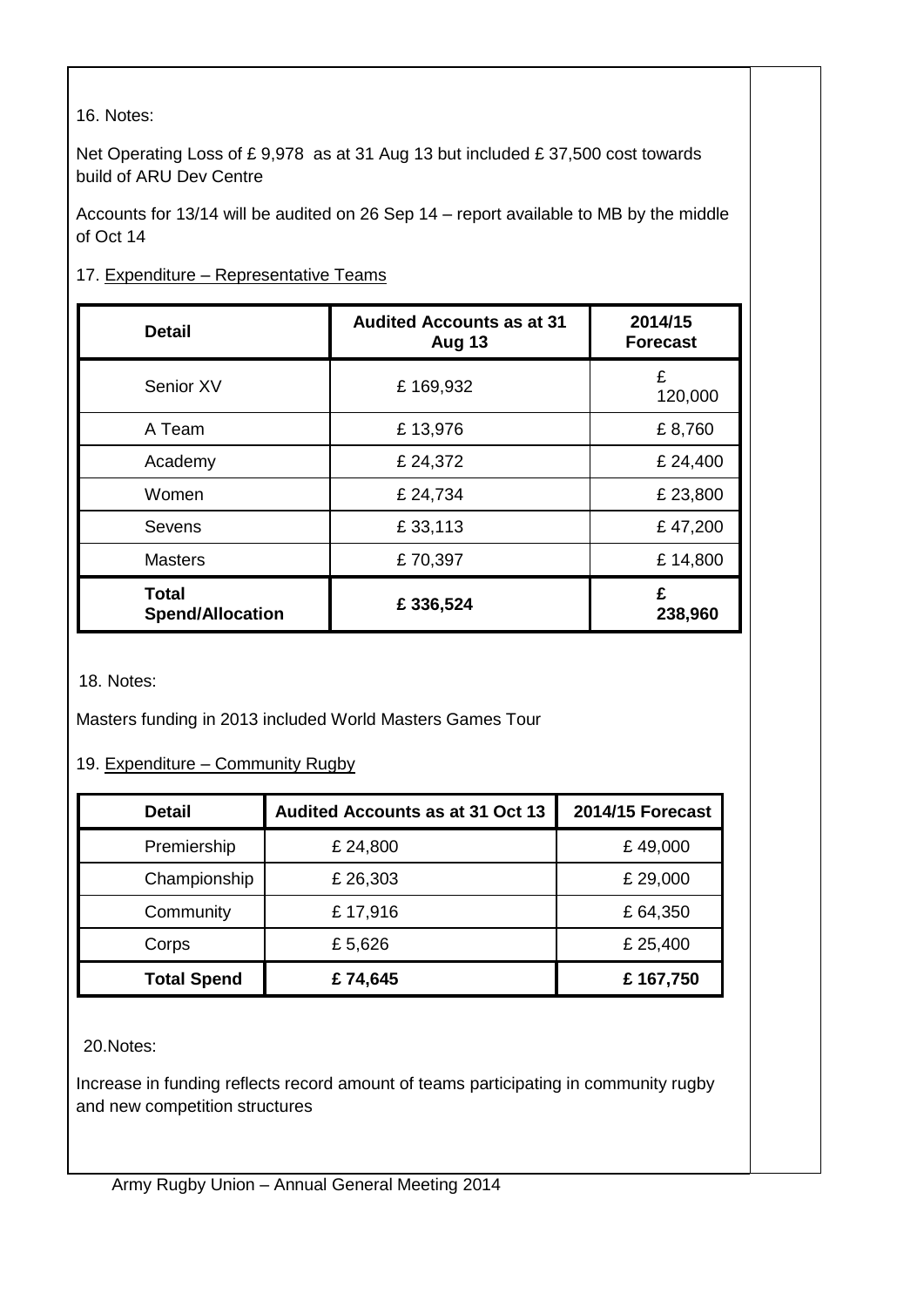| 21. Rugby Development         |                                                   |                            |  |  |
|-------------------------------|---------------------------------------------------|----------------------------|--|--|
| <b>Detail</b>                 | <b>Audited Accounts as at 31</b><br><b>Aug 13</b> | 2014/15<br><b>Forecast</b> |  |  |
| Coaching/Rugby<br>Development | £8,853                                            | £39,750                    |  |  |
| Referees                      | £ 27,500                                          | £ 27,500                   |  |  |
| <b>Total Spend</b>            | £36,353                                           | £67,250                    |  |  |

22. Notes:

Coaching forecast for 2014/15 includes salary for Rugby Development Officer

23. Lastly I wish to propose to the AGM that the ARU approve DJH as the auditors for the 2014 / 15 year. *Carried*.

#### **ITEM 3: DIRECTOR OF SENIOR RUGBY COVERING REPRESENTATIVE RUGBY BRIEF TO THE MEETING**

Col Andy Dean briefed the meeting of the representative teams.

24. The Senior XV:

- a) Overall: A success in terms of mission to win inter -services but RAF and RN are getting closer. 7 new caps and considerable young talent (3 x Academy players). LCpl Rokoduguni capped by England Saxons. 78,000 at Army v Navy.
- b) Challenges: Availability of players at professional clubs. Conditioning to challenge professional standards.
- c) Look Fwd: New Head Coach Capt Andy Sanger MBE. Focus on winning the Inter-Services championships but with concurrent preparation for the Defence World Cup in Oct 2015. Utilising the Reserves.

25. Womens XV:

The 13/14 season successfully achieved its aims set out last year, although the season was somewhat affected by the extraordinary weather at the start of the year the games played were maintained at the highest standard that is now expected by the Army Women. The team said good bye to Maj Sam Shepherd (RA) who was succeeded by Maj Maggie Hodge as Director of Army Rugby.

The Corps Rugby season was enhanced with rugby coaching concentration days, the benefits were twofold in both developing players and supporting coaches involved in coaching women's rugby in the Army, it has proved to be popular with the womens Corps set ups and got more women playing.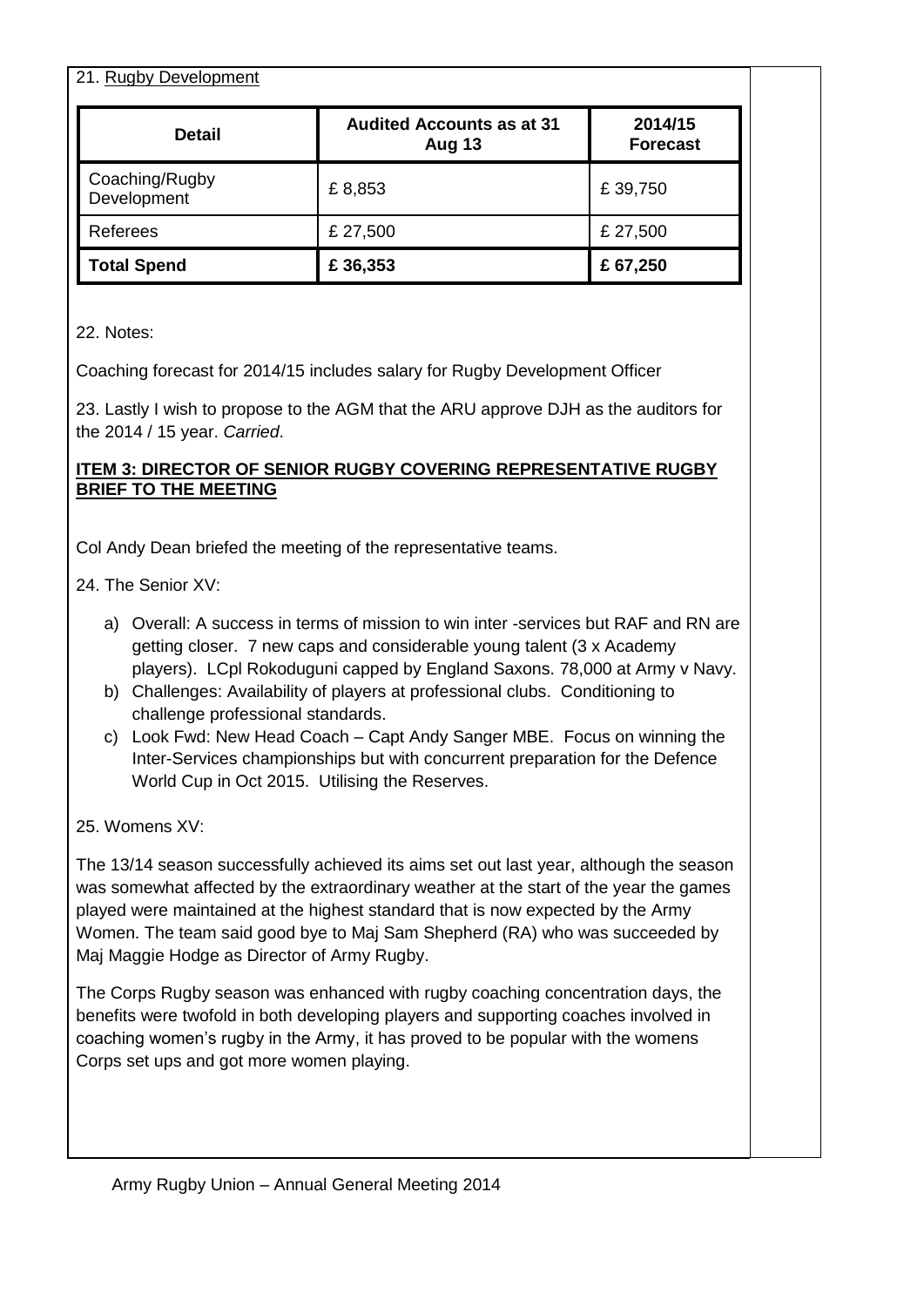26. 7s Team:

- a) Overall: Played in 11 tournaments won 2. GB Sevens 3 tournaments a verv credible 4<sup>th</sup>. Played at Twickenham in the World Club 7s v 'Rugby for Heroes'. 17 new caps.
- b) Challenges: Availability of players throughout whole season & avoiding 'burn out.' Finding the right tournaments.
- c) Looking ahead: Advert for new manager to go out early 2015. Possible overseas tournament in Fiji. Utilising the Reserves.

### 27. Academy Rugby:

The Army Academy had another successful season culminating with the U23 winning the Inter-Services U23 Competition. Army U23 25 - Royal Navy U23 14, Army U23 39 - RAF U23 3. The season started with four Development games before the U23 squad was selected and they remained unbeaten.

At the end of the season the U23 team was invited to Lille, France to play against the full French Army Team. In a very physical match the young team dominated the match and ran out convincing winners 55-17. Five U23 players graduated up to the Army A team and a further three players won their full Army caps in the Inter-Services games at the end of the season. Overall, another successful season.

28. Masters Rugby

- a) The 2013-14 Season provided new challenges with a significant turnover in key staff as well as players.
- b) Successfully retained the 2013-14 Inter Services title, both the RAF and RN provided tough close contests.
- c) A largely new squad and management staff will be around until 2017 helping to lay foundations for the next World Masters games in new Zealand in ??
- d) The Masters continue to increase our coaching and committee support to both Community and Corps rugby through coaching, administrative guidance and leadership.

I will now pass you on to Lt Col Jason Gunning, the Director of Community Rugby.

### **ITEM 4: DIRECTOR OF COMMUNITY RUGBY'S BRIEF TO THE MEETING**

29. Lt Col Jason Gunning, the ARU Director of Community Rugby briefed the meeting.

30. Newbury Xs Competition. The season starting with a cracking 'community tens' competition at Newbury and is a curtain raiser for all Premiership and Championship teams to dust the cobwebs off after the summer. This proved to be a thorough success with 20 teams competing, 11 new referees blooded and after 8 hours of rugby 1 Scots were the victors. Many thanks to Lt Col James Cook, WO2 Able Matatini and the ARURS for a great day.

31. - Corps. Last year's Competition saw a well drilled RE side overcoming the REME in an exciting final at the end of the season. In the Merit 2 competition the final saw a competitive and hard fought game with the AGC narrowly beating the Intelligence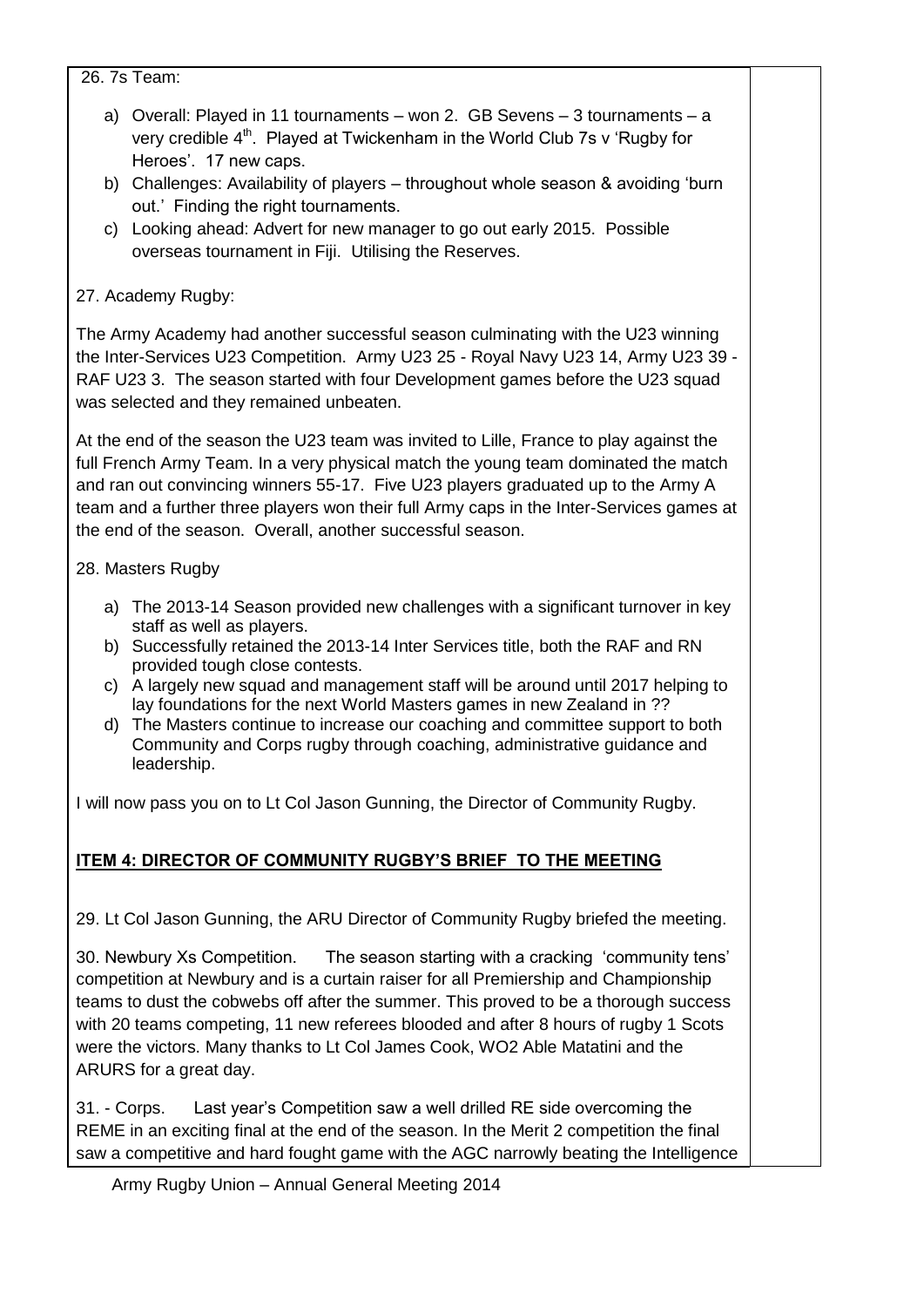Corps 35-31. The Ladies season was marred by availability and poor weather, but the positive attitude and flexibility of the committee and the sides involved ensured that only 4 games were unplayed by the end of the season. The RA(W) were the eventual winners beating the AGC(W) 29-7. The Army Ladies Coaching team have also introduced a Coaching Concentration on the Corps Festival day and will run another three during the coming season. The aim is to improve player development and to ensure duty of care to players who are new to the game.

32. Premiership. The Premiership was a huge success again last year and the Competition was won by 12 Regt RA, the first Gunner Regiment since the glory days of 7RHA who beat the newly amalgamated Royal Welsh 13 – 10 in an exciting final in Aldershot. This season will see a restructure to the way in which the Premiership leagues are structured and run. With one Premiership League 1 pool with all teams playing each other in a round robin league before progressing to knock out stages. Underneath this league will sit two Premiership League 2 pools split into two area leagues; North and South that again will compete in round robin matches before progressing to knock out stages.

33. Championship. The Championship was run for the second season last year with 18 teams entering. The current Cup holders are The Royal highland Fusiliers  $2^{nd}$  Battalion the Royal Regiment of Scotland who beat  $1<sup>st</sup>$  Battalion the Rifles 32-7. For the coming season we have 52 teams organised into 8 regional leagues. The Championship will be played as a series of league fixtures until the Christmas period before splitting into 3 competitions. This gives every team the opportunity to progress into the play off stages of one of the competitions and it is hoped that this will increase the number of games played.

34. Army 7's Competition. The Army 7s Competition had 16 men's and 5 women's teams compete in the finals. 1 YORKS won the Cup, 32 Engineer Regiment won the Plate and the Ladies Competition was won by the Royal Artillery(W).

35. RFU Game Management System. Units are reminded that the Governing Body data base system 'Rugby First' has been replaced by a new 'Game Management System' This is a governing body requirement. ARU funding from the RFU will be based on the information you provide so please be comprehensive and clear, including team contacts and fixtures. Your teams are not registered with the ARU until you have registered with Rugby First and therefore not insured to train or play rugby. If you are unsure that you are registered or need advice please contact the ARU RDO as a matter of urgency.

### **ITEM 4: THE RUGBY DEVELOPMENT OFFICERS BRIEF TO THE MEETING**

36. Capt Richard Garrett – Chairman of Coaching briefed the meeting.

37. ARU Coaching. The ARU Coach Training and Development Team have continued to operate with a Chairman, full time RDO and volunteer workforce of Coach Trainers and Educators. They have delivered training, assisted in the co-ord of Rugby competitions and carried out a liaison role with departments of the RFU.

38. Training Staff: We continue to maintain and develop a cadre of RFU qualified personnel who deliver coach development modules and accredited courses across the Army. We currently have two Trainers, six Coach Educators, seven Developers, and a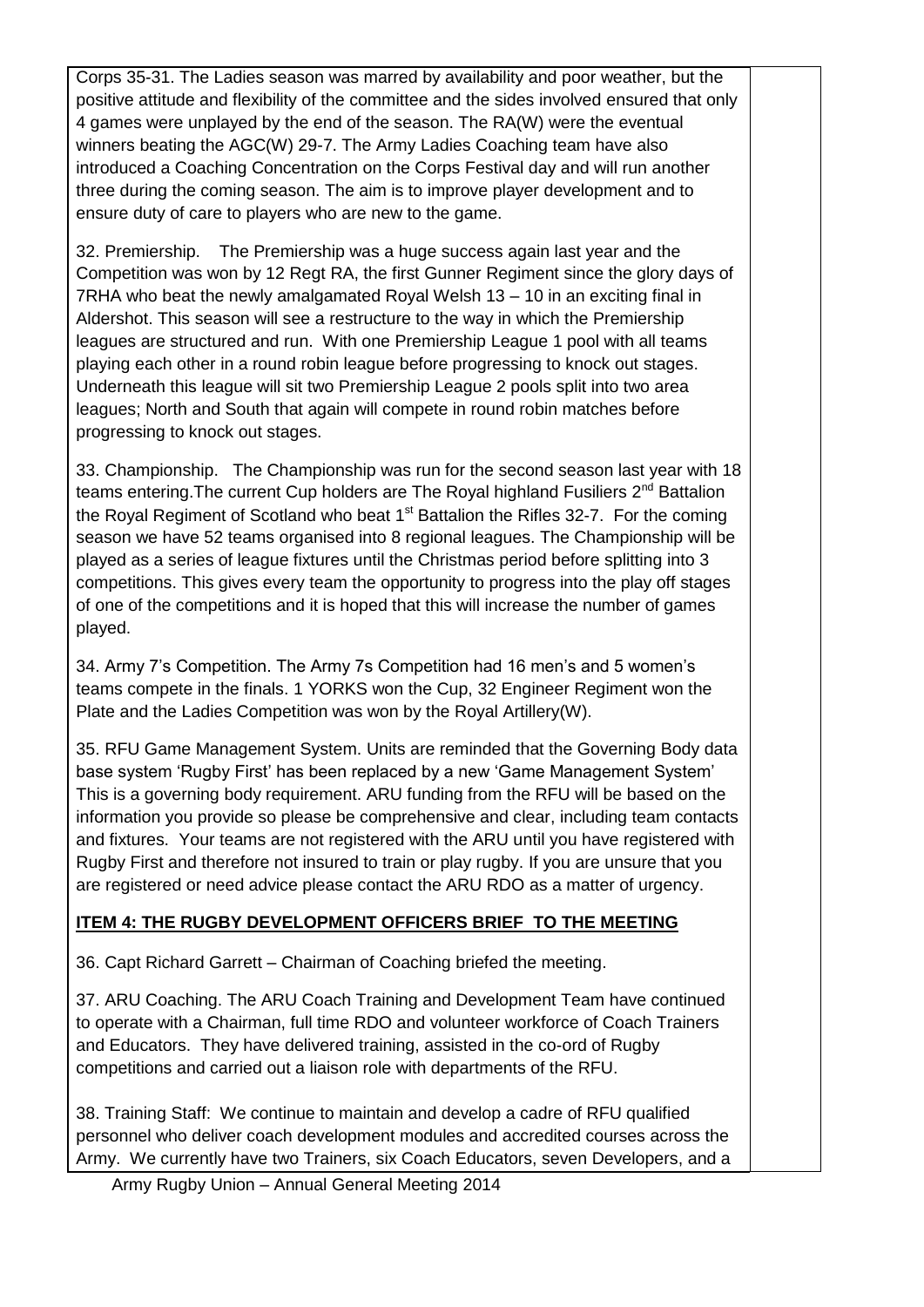number of coaches working towards these qualifications. The team are required to deliver a minimum number of courses and complete personal CPDs each year to maintain currency and competency; this continues to be a challenge combined with work and operational commitments. The RFU have recently amended the criteria for training deliverers and they will now be trained to deliver refereeing modules, and titled Rugby Developers/Educators.

39. Courses Delivered: The team have delivered five Coaching Adult Courses (Level 2) in a number of locations in UK and Germany, generating 123 qualified coaches. We conducted a Coaching Children Course (L1) in Gutersloh, enabling 17 coaches to facilitate mini rugby in the garrison. In addition a number of CPD modules have also been delivered, including pre-requisites for courses such as Ruck & Maul and Scrum Factory, as well as Continuity in Attack and Kicking sessions.

40. Referee training – Capt John Voss and his team have continued their excellent work training and developing our new and aspiring referees. Just last week 11 new match officials attended the latest course at Aldershot and were then 'bloodied' at the Newbury 10s in September.

41. Other Initiatives: The RDO has co-ordinated the generation of the RFU O2 Touch initiative in Tidworth, Aldershot and Cottesmore. This is still developing with support from units in those locations. Pitch side first aid and development courses for physios have also been facilitated.

42. Looking Forward: The intent remains to support Rugby development through coaching, medical and officiating delivery at grass roots. In addition the development of coaches beyond Level 2, towards and through Level 3, by training, mentoring and liaison with the RFU and other agencies.

I will now pass you to Chris Fowke to briefly update you on RFU Discipline procedures.

### **ITEM 5: THE SECRETARY ARU's BRIEF TO THE MEETING REGARDING RUGBY DISCIPLINE**

The Secretary briefed the meeting:

43. Season 13/14: 18 Red Card Incidents dealt with – up from last season. Key trends:

- a. Dangerous tackling particularly round the ruck area.
- b. 2 x yellow cards in one match.
- c. Match official abuse both by players on the field and coaches off the field

44. Clubs/units should ensure that they include on field discipline in their coaching sessions and rugby discipline is taken seriously by all rugby officers/managers/coaches and ultimately players.

a. All clubs/units are to be reminded of the need to read and understand RFU Regulation 19 (available on the RFU website) and the ARU Discipline Letter from Season 14/15 issued on and available on the ARU website.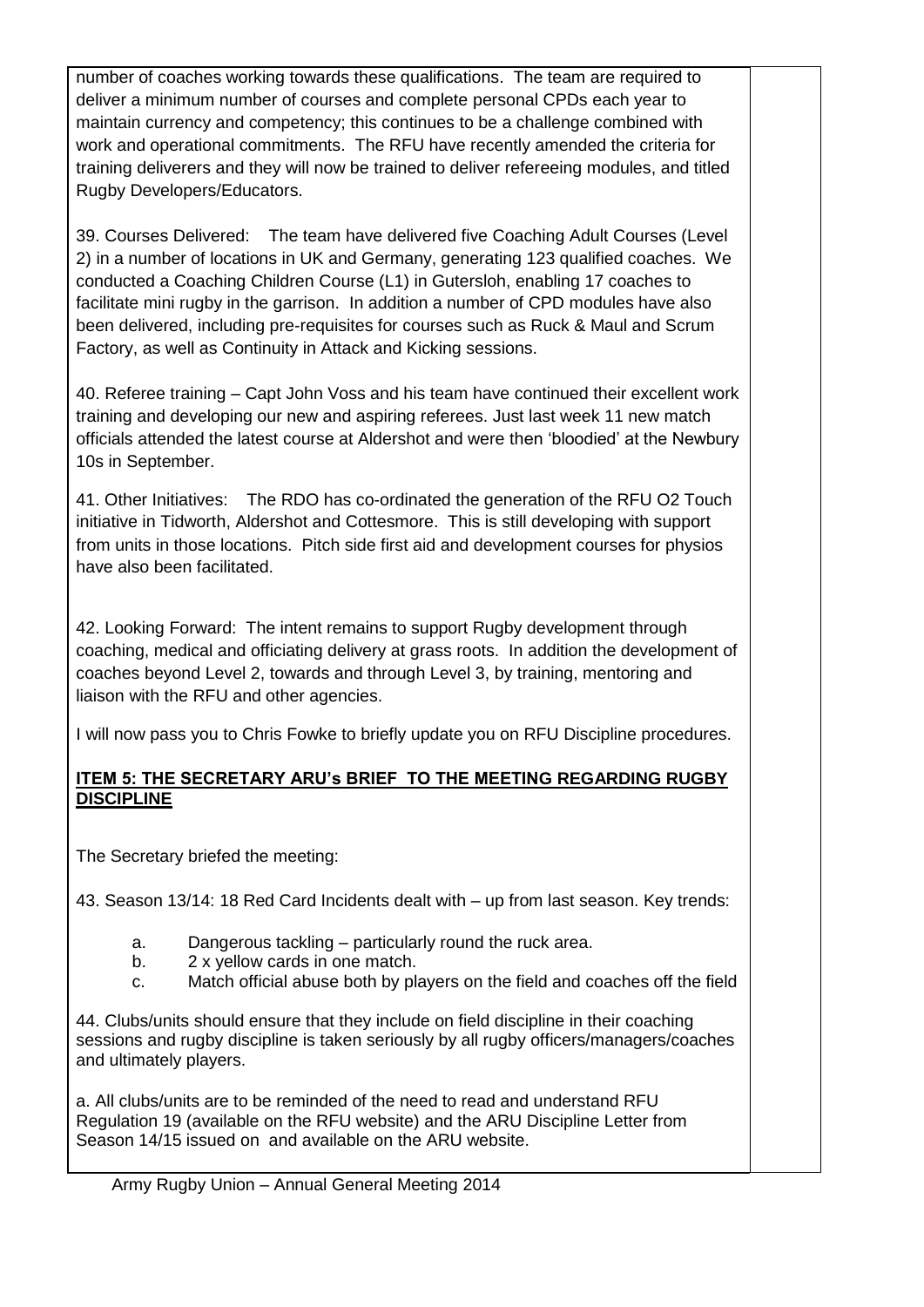b. All clubs/units are reminded that a Player Ordered Off the Field of Play or cited may not take part or be selected for any match until his case has been dealt with by a Disciplinary Panel. They should also note that players/coaches and even spectators can be charged with misconduct or bringing the game into disrepute under RFU Reg 5.12.

c. Therefore any player sent off from the field of play or any individual charged with misconduct off the field of play under RFU Rule 5.12 is deemed to be guilty and are therefore suspended from playing/participating in any rugby activity until the disciplinary hearing commences.

45. The ARU as a CB will endeavour to hold Disciplinary Panels as soon as possible after the incident has been reported. A number of additional panel members have been trained over the last season in order to assist with this. **It is encumbent on all Clubs/Units to notify the ARU Disciplinary Chairman of any Players Ordered Off or Citings ASAP after the event and ensure their players are adequately represented at the Panel.**

a. Any serviceman suspended whilst playing for a civilian club is also suspended from all rugby and they should notify their club/units appropriately so that this can be enforced.

b. The taking of performance enhancing drugs continues to be an issue across all sport. As a reminder, if an RFU drugs test is proved positive, it will generally mean a ban from playing all sport for 2 years. This would also potentially question their suitability to remain in the Army. All units/clubs should be aware of the current Army Policy on the use of sports supplements.

c. All clubs/units who play regular rugby outside of England against other Union opposition or in other Union competitions or leagues will be covered next season by an RFU formerly agreed exemption to the requirement to provide touring paperwork and insurance. However, any discipline incidents that occur in these fixtures should be notified to the Chairman of Discipline.

c. All units/clubs are to be congratulated on their behaviour at the Army Navy game this season. There were very few disciplinary incidents and most involved ex servicemen. **Keep it up for the future!**

46. Finally, there is no place on the field of rugby for foul or abusive play or any off the field indiscipline. **Please do not let it be your player or club that lets the side down! Clubs/units who have more persistent discipline issues can be dealt with as a club by the ARU as well.**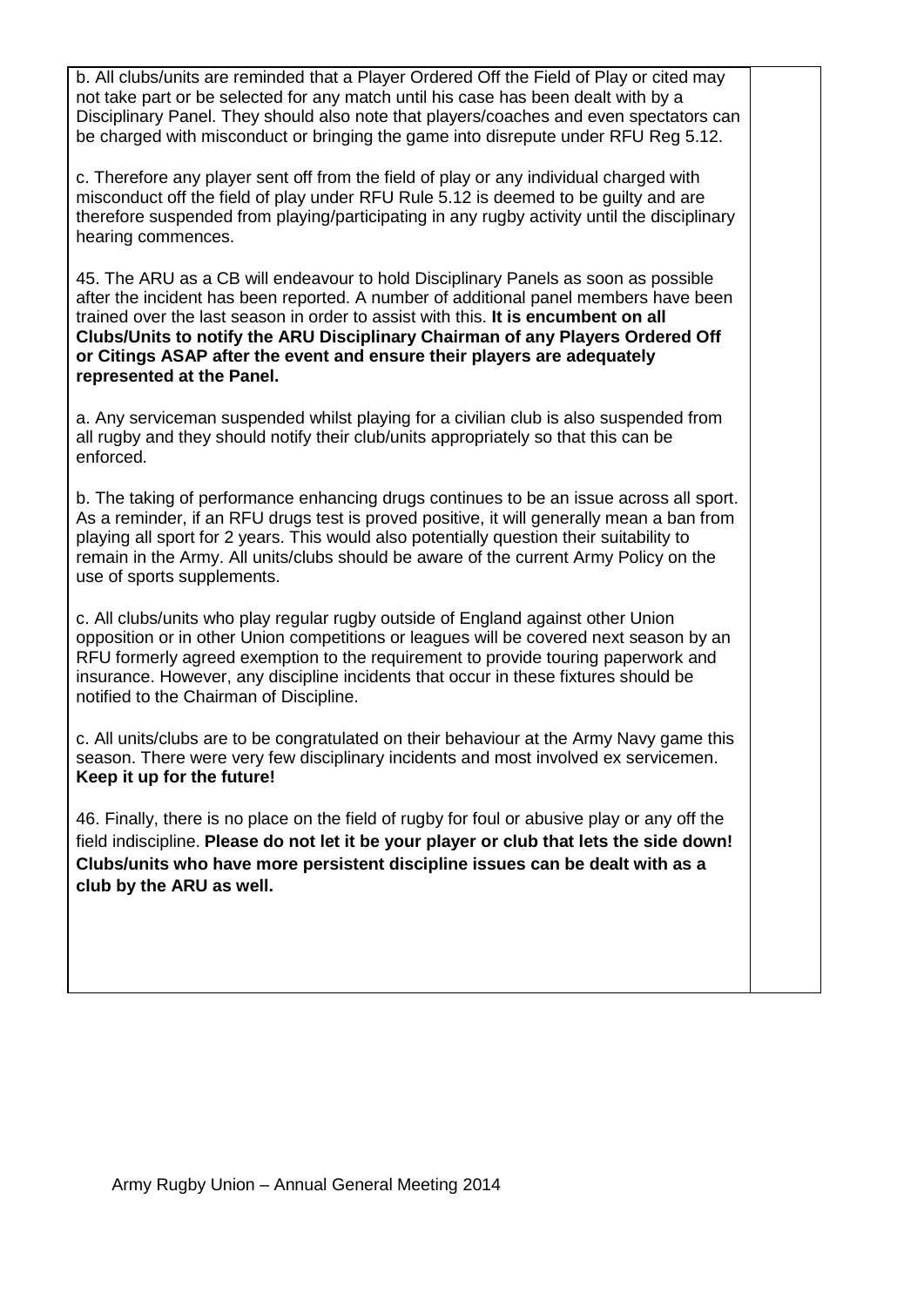### **ITEM 6: ARU MANAGEMENT BOARD & COUNCIL APPOINTMENTS**

47. Management Board Appointments The following were proposed as ARU Management Board members for the coming year:

- a. Chairman Brig WF Bramble OBE
- b. Secretary Mr C Fowke
- c. Director Marketing Brig PJ Allison
- d. Director Community Rugby Lt Col J Gunning
- e. Chairman Discipline and Governance Lt Col P Stannett
- f. Director Academy Lt Col T Cottee
- g. Chairman Masters Col S Orr OBE
- h. Director of Finance Maj C Tate
- i. Director of Women's Rugby Maj MA Hodge
- j. Director of Senior Rugby Col A Deans
- k. Non-Executive Director Mr G Brown
- l. Non-Executive Director Lt Col (Retd) RT Ward
- m. Non-Executive Director Ms Brenda Hobday
- n. In Attendance Army Head Coach

Carried 100%

48. ARU Council Appointments – The following were proposed as ARU council members for the following year:

- a. The Chairman and Members of the ARU Management Board
- b. Chairman ARURS Col DC Wakefield OBE
- c. Chairman Corps Rugby Lt Col P Stannett
- d. RFU Council Member Col (Retd) MCH Underhill OBE
- e. Chairman Coaching Capt R Garrett
- f. Chairman BA(G) Col (Retd) RI Harrison OBE
- g. Chairman of Premiership Lt Col J Cook
- h. Senior Medical Advisor Col B Baker

Prior to the vote Col DC Wakefield OBE asked the Chairman to clarify that the position of the RFU Council Member should be a serving officer. The Chairman replied that the Board were content that Col (Retd) MCH Underhill OBE remains in this post until Oct 15 when the position will be re-advertised for anyone to apply.

Carried majority

49. ARU President – Lieutenant General John Lorimer DSO MBE

Carried 100%

50. ARU Hon Life Vice Presidents –

- a. General Sir Peter Wall GCB CBE ADC Gen
- b. Major General SA Burley CB MBE

Carried 100%